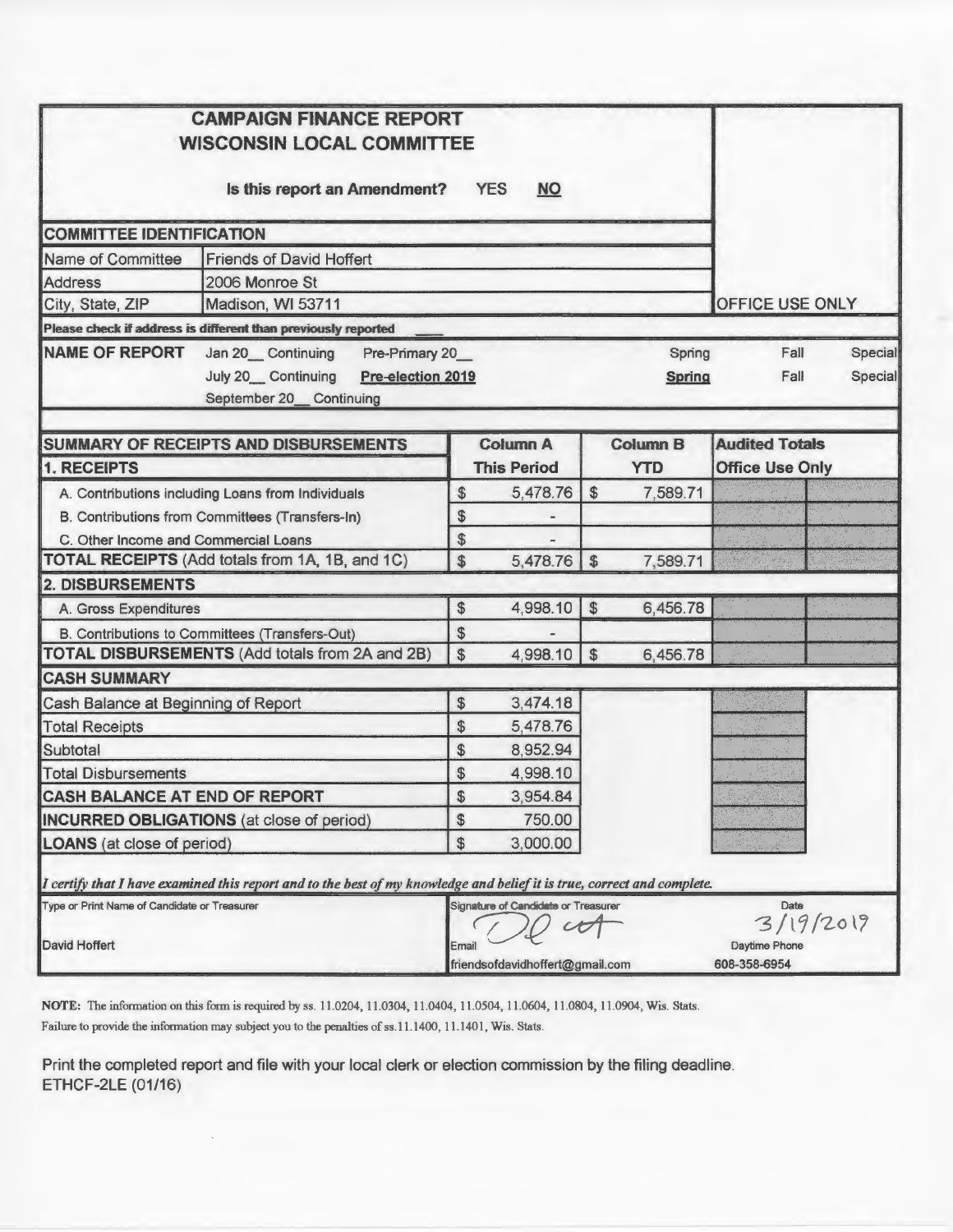Friends of David Hoffert **SCHEDULE 1-A** Contributions Including Loans from Individuals

| <b>IN-KIND</b> | <b>CONDUIT</b> | <b>DATE</b>      | <b>LAST</b>         | <b>FIRST</b>  | <b>ADDRESS</b>                        | <b>CITY</b>                | <b>ST</b> | <b>ZIP</b> | <b>OCCUPATION</b>             | <b>AMOUNT</b> | <b>YTD</b>   | <b>COMMENTS</b> |
|----------------|----------------|------------------|---------------------|---------------|---------------------------------------|----------------------------|-----------|------------|-------------------------------|---------------|--------------|-----------------|
|                |                |                  |                     |               | 5628 Lake                             |                            |           |            | <b>Business</b><br>(Milwaukee |               |              |                 |
|                | ActBlue        | 02/20/19 Seder   |                     | Diane         | Mendota Dr                            | Madison                    | WI        | 53705      | Valve Co)                     | \$<br>50.00   | \$<br>50.00  |                 |
|                | ActBlue        | 02/20/19 Rosen   |                     | <b>Bruce</b>  | 5628 Lake<br>Mendota Dr               | Madison                    | WI        | 53705      | Attorney                      | \$<br>100.00  | \$<br>100.00 |                 |
|                | ActBlue        | 02/20/19 Rosston |                     | Gregory       | 1819 Edgewood<br>Ln                   | Menlo Park                 |           | CA 94025   | Economist                     | \$<br>50.00   | \$<br>50.00  |                 |
|                | ActBlue        | 02/21/19 Dosick  |                     | <b>Esther</b> | 3 Capistrano                          | Irvine                     | CA        | 92602      | Retired                       | \$<br>54.00   | \$<br>54.00  |                 |
|                |                | 02/23/19 Orben   |                     | Robert        | 3709 S George<br>Mason Dr Apt<br>205E | <b>Falls Church</b>        | <b>VA</b> | 22041      | Retired                       | \$<br>100.00  | \$<br>100.00 |                 |
|                |                | 02/23/19 Orben   |                     | Wendy         | 9001 Tudor Dr<br>#206                 | Tampa                      | FL.       | 33615      | Unemployed                    | \$<br>50.00   | \$<br>50.00  |                 |
|                | ActBlue        | 02/24/19 Ostrar  |                     | Leah          | 8041 Kedvale Ave                      | <b>Skokie</b>              | IL.       | 60076      | <b>ESL</b> Instructor         | \$<br>50.00   | \$<br>50.00  |                 |
|                |                | 02/25/19 Bates   |                     | Beau          | 23230 Halsted Rd<br>Apt 214           | Farmington<br><b>Hills</b> | MI        | 48335      | Medical<br>Student            | \$<br>50.00   | \$<br>50.00  |                 |
|                | ActBlue        | 03/03/19 Hirsch  |                     | Cynthia       | 611 S Prospect<br>Ave                 | Madison                    | WI        | 53711      | Retired                       | \$<br>20.19   | \$<br>40.38  |                 |
|                | ActBlue        |                  | 03/05/19 Sundquist  | Eric          | 2215 Keyes Ave                        | Madison                    | WI        | 53711      | Research                      | \$<br>20.19   | \$<br>20.19  |                 |
|                |                |                  | 03/05/19 Johnson    | Aleta         | 575 Twin Lanes                        | Soquel                     |           | CA 95073   | Retired                       | \$<br>50.00   | \$<br>150.00 |                 |
|                | ActBlue        | 03/06/19 Garoon  |                     | Joshua        | 2533 Van Hise<br>Ave                  | Madison                    | WI        | 53705      | Professor                     | \$<br>33.00   | \$<br>33.00  |                 |
|                | ActBlue        | 03/06/19 Pollack |                     | Elissa        | 461 Westmorland<br><b>Blvd</b>        | Madison                    |           | WI 53711   | Executive<br>Director         | \$<br>33.00   | \$<br>33.00  |                 |
|                | ActBlue        | 03/06/19 Szlasa  |                     | Jennifer      | 2628 Arbor Dr<br>#302                 | Madison                    | WI        | 53711      | Technical<br>Services         | \$<br>36.00   | \$<br>36.00  |                 |
|                | ActBlue        |                  | 03/06/19 Hollander  | David         | 445 Cherry Hill Dr                    | Madison                    | WI        | 53717      | Farmer                        | \$<br>50.00   | \$<br>50.00  |                 |
|                | ActBlue        | 03/06/19 Koykkar |                     | Barbara       | 5205 Hammersley<br>Rd                 | Madison                    | WI        | 53711      | Retired                       | \$<br>33.00   | \$<br>33.00  |                 |
|                | ActBlue        | 03/06/19 Dosick  |                     | Esther        | 3 Capistrano                          | Irvine                     | CA        | 92602      | Retired                       | \$<br>33.00   | \$<br>87.00  |                 |
|                | ActBlue        |                  | 03/06/19 DallaGrana | Wade          | 842 Terry Pl                          | Madison                    | WI        | 53711      | Teacher                       | \$<br>20.19   | \$<br>20.19  |                 |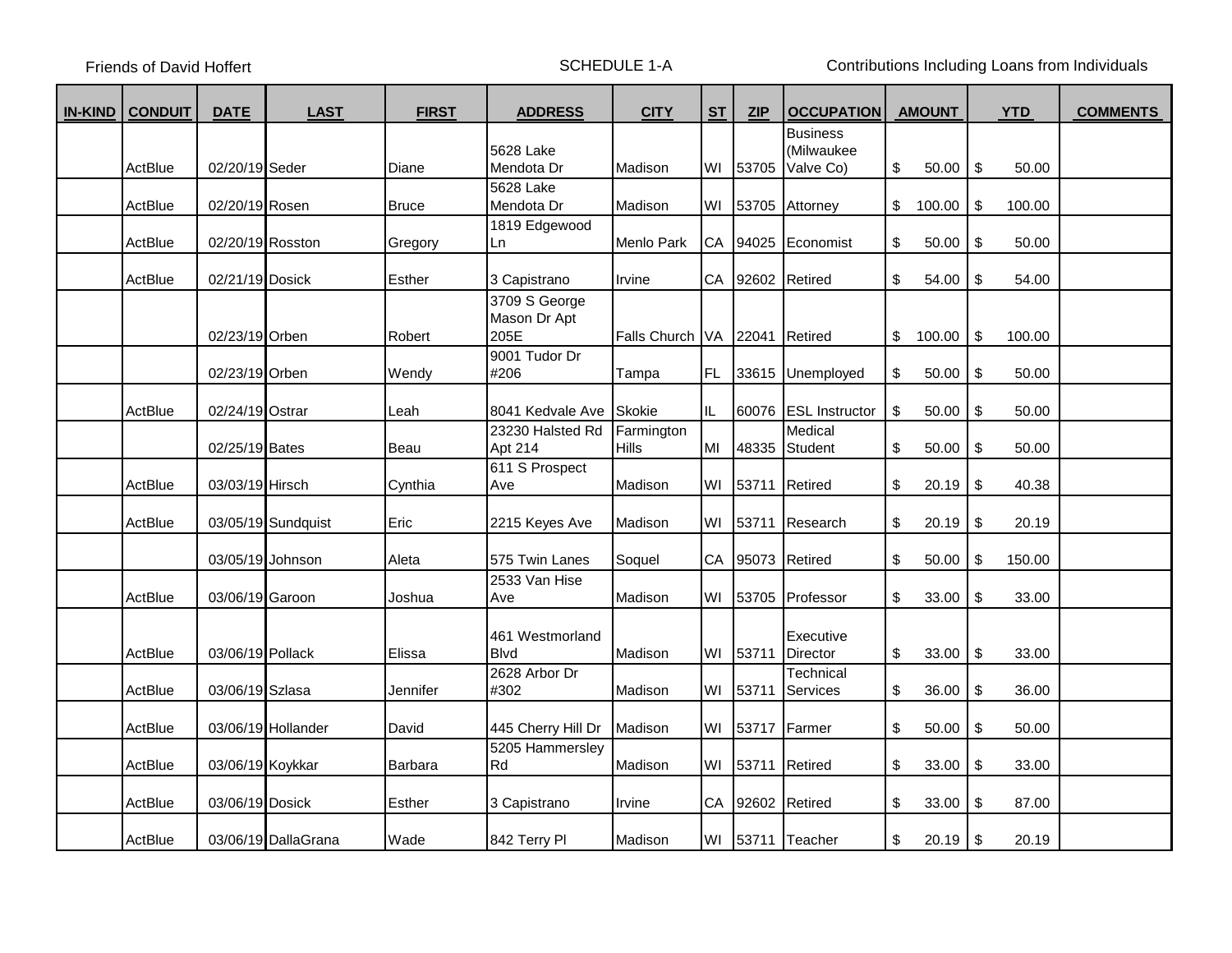Friends of David Hoffert **SCHEDULE 1-A** Contributions Including Loans from Individuals

| <b>IN-KIND</b> | <b>CONDUIT</b>                         | <b>DATE</b>      | <b>LAST</b>              | <b>FIRST</b> | <b>ADDRESS</b>             | <b>CITY</b>      | <b>ST</b> | <b>ZIP</b> | <b>OCCUPATION</b>    | <b>AMOUNT</b> |             |    |            | <b>YTD</b> | <b>COMMENTS</b> |
|----------------|----------------------------------------|------------------|--------------------------|--------------|----------------------------|------------------|-----------|------------|----------------------|---------------|-------------|----|------------|------------|-----------------|
|                |                                        |                  |                          |              | 23230 Halsted Rd           | Farmington       |           |            | Mechanical           |               |             |    |            |            |                 |
|                | ActBlue                                | 03/06/19 Bates   |                          | Jacquelyn    | Apt 214                    | Hills            | MI        | 48335      | Engineer             | \$            | 66.00       | \$ | 66.00      |            |                 |
|                |                                        | 03/07/19 Caw     |                          | Michelle     | 2340 Monroe St             | Madison          | WI        | 53711      | <b>Homemaker</b>     | \$            | 100.00      | \$ | 100.00     |            |                 |
|                |                                        | 03/07/19 Mark    |                          | Laurel       | 3404 Cross St              | Madison          | WI        | 53711      | Retired              | $\mathbb{S}$  | 100.00      | \$ | 100.00     |            |                 |
|                | ActBlue                                |                  | 03/09/19 Ben-Gideon      | Rebecca      | 806 Winview Dr             | Greensboro       | <b>NC</b> | 27410      | Rabbi                | \$            | 20.19       | \$ | 20.19      |            |                 |
|                | ActBlue                                |                  | 03/10/19 McMillen        | Michael      | 630 Spruce St              | Madison          | WI        | 53715      | Landlord             | \$            | \$<br>40.00 |    | 40.00      |            |                 |
|                |                                        | 03/11/19 Hoffert |                          | David        | 2006 Monroe St             | Madison          | WI        | 53711      | Technical<br>Trainer |               | \$3,000.00  |    | \$3,000.00 | Loan       |                 |
|                | <b>GMCC</b><br><b>Direct</b><br>Givers | 03/12/19 Younkle |                          | Matt         | 2209 Chadbourne<br>Ave     | Madison          | WI        | 53726      | <b>ICEO</b>          | \$            | 50.00       |    | 50.00      |            |                 |
|                | <b>GMCC</b><br><b>Direct</b><br>Givers | 03/12/19 Blake   |                          | Phil         | 46 Arboredge Way Fitchburg |                  | WI        | 53711      | Retired              | \$            | 50.00       | \$ | 50.00      |            |                 |
|                | <b>GMCC</b><br><b>Direct</b><br>Givers |                  | 03/12/19 Sprecher        | Lon          | 2205 Middleton<br>Beach Rd | Middleton        | WI        |            | 53562 Retired        | \$            | 75.00       | \$ | 75.00      |            |                 |
|                | <b>GMCC</b><br><b>Direct</b><br>Givers | 03/12/19 Sponem  |                          | Kim          | 298 Southing<br>Grange     | Cottage<br>Grove | WI        | 53527      | President/CEO        | \$            | 100.00      | \$ | 100.00     |            |                 |
|                | <b>GMCC</b><br><b>Direct</b><br>Givers | 03/12/19 Bakken  |                          | Mark         | 2112 Waunona<br>Way        | Madison          | WI        |            | 53713 President      | \$            | 500.00      | \$ | 500.00     |            |                 |
|                | ActBlue                                | 03/13/19 Cooke   |                          | Kaye         | 5335 Lacy Rd               | Fitchburg        | WI        | 53711      | Retired              | $\frac{1}{2}$ | 100.00      | \$ | 100.00     |            |                 |
|                |                                        | 03/16/19 Cole    |                          | Rebecca      | 2824 Gregory St            | Madison          | WI        | 53711      | Scientist            | \$            | 120.00      | \$ | 120.00     |            |                 |
|                | ActBlue                                | 03/16/19 Fayram  |                          | Marilyn      | 2338 Monroe St             | Madison          | WI        | 53711      | Not Employed         | \$            | 25.00       | \$ | 25.00      |            |                 |
|                | ActBlue                                |                  | 03/18/19 Abramovitz      | Robert       | 2501 Casa Bona<br>Ave      | Belmont          | CA        | 94002      | Not Employed         | \$            | 250.00      | \$ | 250.00     |            |                 |
|                | ActBlue                                |                  | 03/18/19 Jarvella Wilson | Ann          | 620 Pickford St            | Madison          | WI        | 53711      | Retired              | \$            | 50.00       | \$ | 100.00     |            |                 |
|                |                                        |                  |                          |              |                            |                  |           |            |                      |               |             |    |            |            |                 |
|                |                                        |                  |                          |              |                            |                  |           |            |                      |               |             |    |            |            |                 |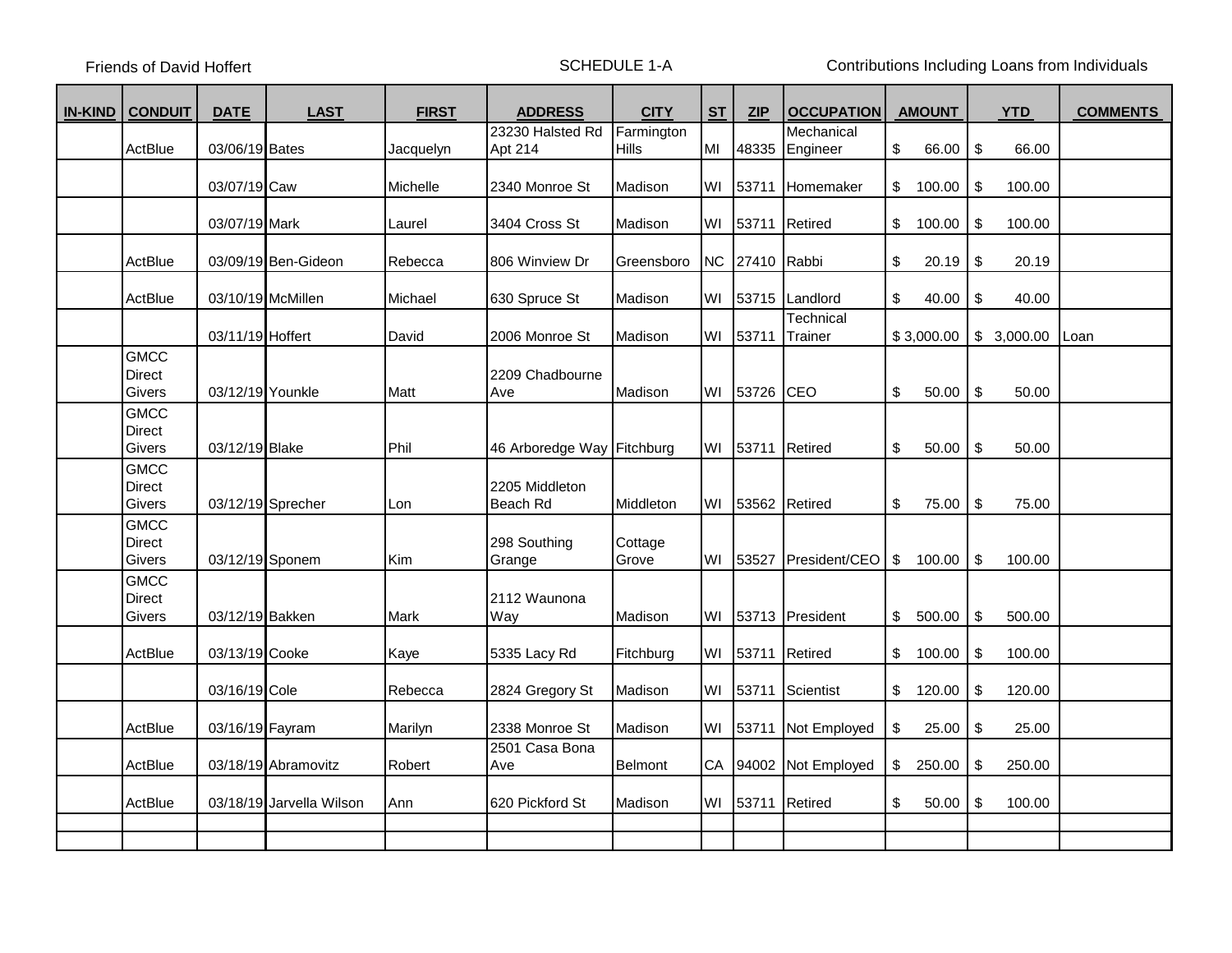| <b>IN-KIND</b> | <b>DATE</b> | <b>NAME</b>                              | <b>ADDRESS</b>     | <b>CITY</b><br>ST<br><b>ZIP</b> |           | <b>PURPOSE</b>                                                        |    | <b>AMOUNT</b> |
|----------------|-------------|------------------------------------------|--------------------|---------------------------------|-----------|-----------------------------------------------------------------------|----|---------------|
|                |             | 02/10/19 ActBlue Technical Services      | 366 Summer Street  | Somerville                      | <b>MA</b> | 02144 Credit Card Processing Fees<br>\$                               |    | 2.78          |
|                |             | 02/19/19 Allen Jeannette                 | 4199 Bruns Ave     | Madison                         | WI        | Campaign Management Consulting<br>53714 Services (February 2/2)<br>\$ |    | 500.00        |
|                |             | 02/22/19 Wells Print & Digital Services  | 3121 Watford Way   | Madison                         | WI        | Door Card/Direct Mailer Printing and<br>53713 Mailing                 | \$ | 1,555.40      |
|                |             | 02/24/19 ActBlue Technical Services      | 366 Summer Street  | Somerville                      | <b>MA</b> | 02144 Credit Card Processing Fees                                     | \$ | 12.03         |
|                |             | 03/01/19 Budget Signs & Specialties, LLC | 2225 Industrial Dr | Madison                         | WI        | 53713 Yard Signs                                                      |    | 634.06        |
|                |             | 03/02/19 Allen Jeannette                 | 4199 Bruns Ave     | Madison                         | WI        | <b>Campaign Management Consulting</b><br>53714 Services (March 1/2)   | \$ | 750.00        |
|                |             | 03/03/19 ActBlue Technical Services      | 366 Summer Street  | Somerville                      | MA        | 02144 Credit Card Processing Fees                                     | \$ | 0.80          |
|                |             | 03/10/19 ActBlue Technical Services      | 366 Summer Street  | Somerville                      | MA        | 02144 Credit Card Processing Fees                                     | \$ | 15.24         |
|                |             | 03/12/19 Wells Print & Digital Services  | 3121 Watford Way   | Madison                         | WI        | 53713 Direct Mailer Printing and Mailing                              | \$ | 1,522.85      |
|                |             | 03/17/19 ActBlue Technical Services      | 366 Summer Street  | Somerville                      |           | MA 02144 Credit Card Processing Fees                                  | \$ | 4.94          |
|                |             |                                          |                    |                                 |           |                                                                       |    |               |
|                |             |                                          |                    |                                 |           |                                                                       |    |               |
|                |             |                                          |                    |                                 |           |                                                                       |    |               |
|                |             |                                          |                    |                                 |           |                                                                       |    |               |
|                |             |                                          |                    |                                 |           |                                                                       |    |               |
|                |             |                                          |                    |                                 |           |                                                                       |    |               |
|                |             |                                          |                    |                                 |           |                                                                       |    |               |
|                |             |                                          |                    |                                 |           |                                                                       |    |               |
|                |             |                                          |                    |                                 |           |                                                                       |    |               |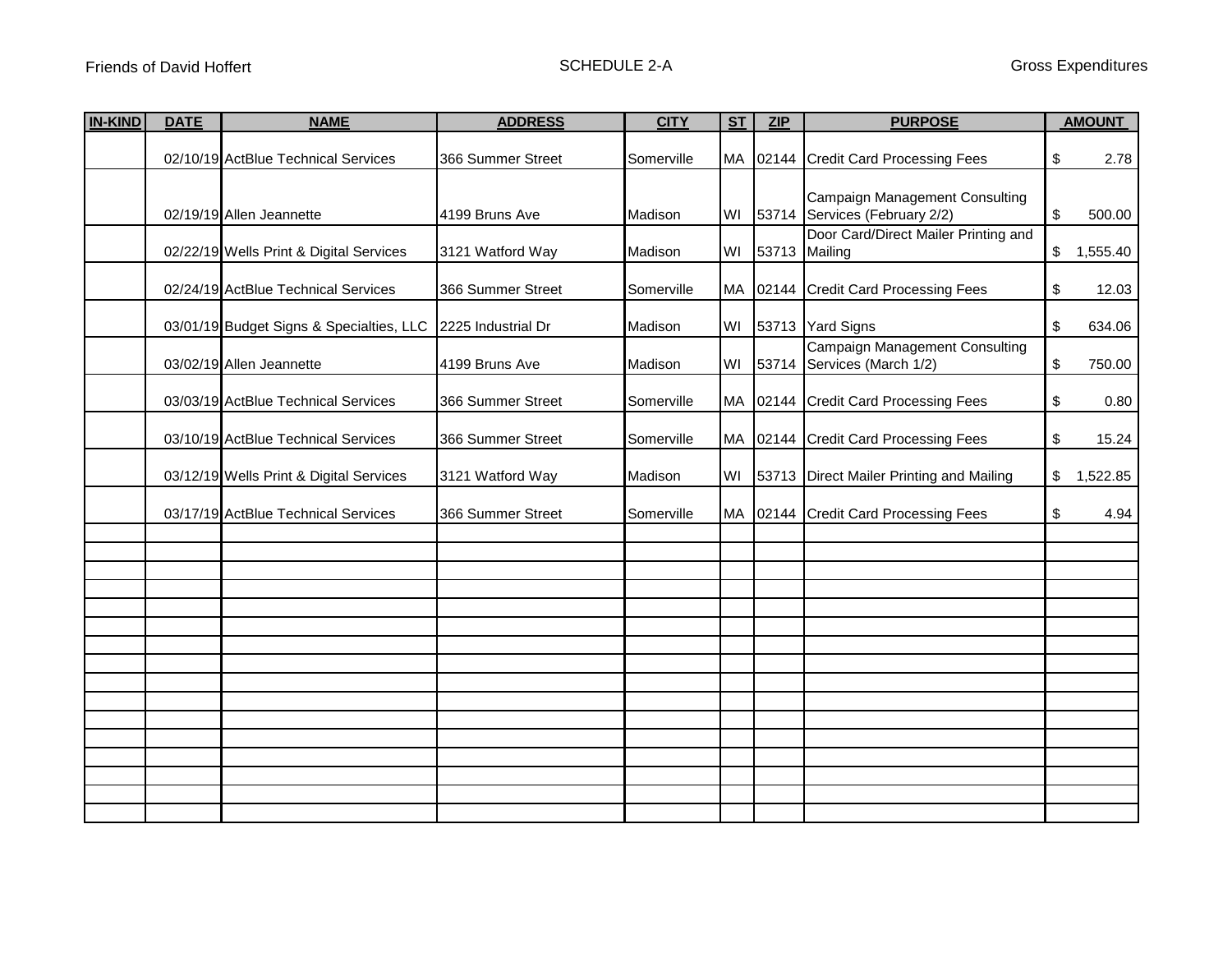| <b>DATE</b> | <b>NAME</b>              | <b>ADDRESS</b> | <b>CITY</b> | ST | ZIP | <b>PURPOSE</b>            | <b>Outstanding</b><br><b>Balance Beg</b><br>of Period | <b>New</b><br><b>Obligations</b><br><b>This Period</b> | <b>Payment This</b><br>Period |                          | Outstanding<br><b>Bal Close of</b><br>Period |
|-------------|--------------------------|----------------|-------------|----|-----|---------------------------|-------------------------------------------------------|--------------------------------------------------------|-------------------------------|--------------------------|----------------------------------------------|
|             |                          |                |             |    |     |                           |                                                       |                                                        |                               |                          |                                              |
|             |                          |                |             |    |     | Campaign Management       |                                                       |                                                        |                               |                          |                                              |
|             | 09/22/18 Allen Jeannette | 4199 Bruns Ave | Madison     | WI |     | 53714 Consulting Services | \$2,000.00                                            | \$0.00                                                 | $$1,250.00$ \$                |                          | 750.00                                       |
|             |                          |                |             |    |     |                           |                                                       |                                                        |                               | $\overline{\mathcal{E}}$ | $\sim$                                       |
|             |                          |                |             |    |     |                           |                                                       |                                                        |                               | $\overline{\mathcal{E}}$ | Ŧ,                                           |
|             |                          |                |             |    |     |                           |                                                       |                                                        |                               | $\overline{\mathcal{E}}$ | $\overline{\mathcal{L}}$                     |
|             |                          |                |             |    |     |                           |                                                       |                                                        |                               | $\sqrt[6]{\frac{2}{5}}$  | $\overline{\phantom{0}}$                     |
|             |                          |                |             |    |     |                           |                                                       |                                                        |                               | $\overline{\mathcal{E}}$ | Ξ                                            |
|             |                          |                |             |    |     |                           |                                                       |                                                        |                               | $\overline{\mathcal{E}}$ | Ξ                                            |
|             |                          |                |             |    |     |                           |                                                       |                                                        |                               | $\overline{\mathcal{E}}$ | Ξ                                            |
|             |                          |                |             |    |     |                           |                                                       |                                                        |                               | $\overline{\mathcal{E}}$ | $\overline{\phantom{a}}$                     |
|             |                          |                |             |    |     |                           |                                                       |                                                        |                               | $\overline{\mathcal{E}}$ | $\overline{\mathcal{L}}$                     |
|             |                          |                |             |    |     |                           |                                                       |                                                        |                               | $\overline{\$}$          | $\overline{\mathcal{L}}$                     |
|             |                          |                |             |    |     |                           |                                                       |                                                        |                               | $\overline{\$}$          | $\omega_{\rm c}$                             |
|             |                          |                |             |    |     |                           |                                                       |                                                        |                               | $\overline{\$}$          | $\omega_{\rm c}$                             |
|             |                          |                |             |    |     |                           |                                                       |                                                        |                               |                          |                                              |
|             |                          |                |             |    |     |                           |                                                       |                                                        |                               |                          |                                              |
|             |                          |                |             |    |     |                           |                                                       |                                                        |                               |                          |                                              |
|             |                          |                |             |    |     |                           |                                                       |                                                        |                               |                          |                                              |
|             |                          |                |             |    |     |                           |                                                       |                                                        |                               |                          |                                              |
|             |                          |                |             |    |     |                           |                                                       |                                                        |                               |                          |                                              |
|             |                          |                |             |    |     |                           |                                                       |                                                        |                               |                          |                                              |
|             |                          |                |             |    |     |                           |                                                       |                                                        |                               |                          |                                              |
|             |                          |                |             |    |     |                           |                                                       |                                                        |                               |                          |                                              |
|             |                          |                |             |    |     |                           |                                                       |                                                        |                               |                          |                                              |
|             |                          |                |             |    |     |                           |                                                       |                                                        |                               |                          |                                              |
|             |                          |                |             |    |     |                           |                                                       |                                                        |                               |                          |                                              |
|             |                          |                |             |    |     |                           |                                                       |                                                        |                               |                          |                                              |
|             |                          |                |             |    |     |                           |                                                       |                                                        |                               |                          |                                              |
|             |                          |                |             |    |     |                           |                                                       |                                                        |                               |                          |                                              |
|             |                          |                |             |    |     |                           |                                                       |                                                        |                               |                          |                                              |
|             |                          |                |             |    |     |                           |                                                       |                                                        |                               |                          |                                              |
|             |                          |                |             |    |     |                           |                                                       |                                                        |                               |                          |                                              |
|             |                          |                |             |    |     |                           |                                                       |                                                        |                               |                          |                                              |